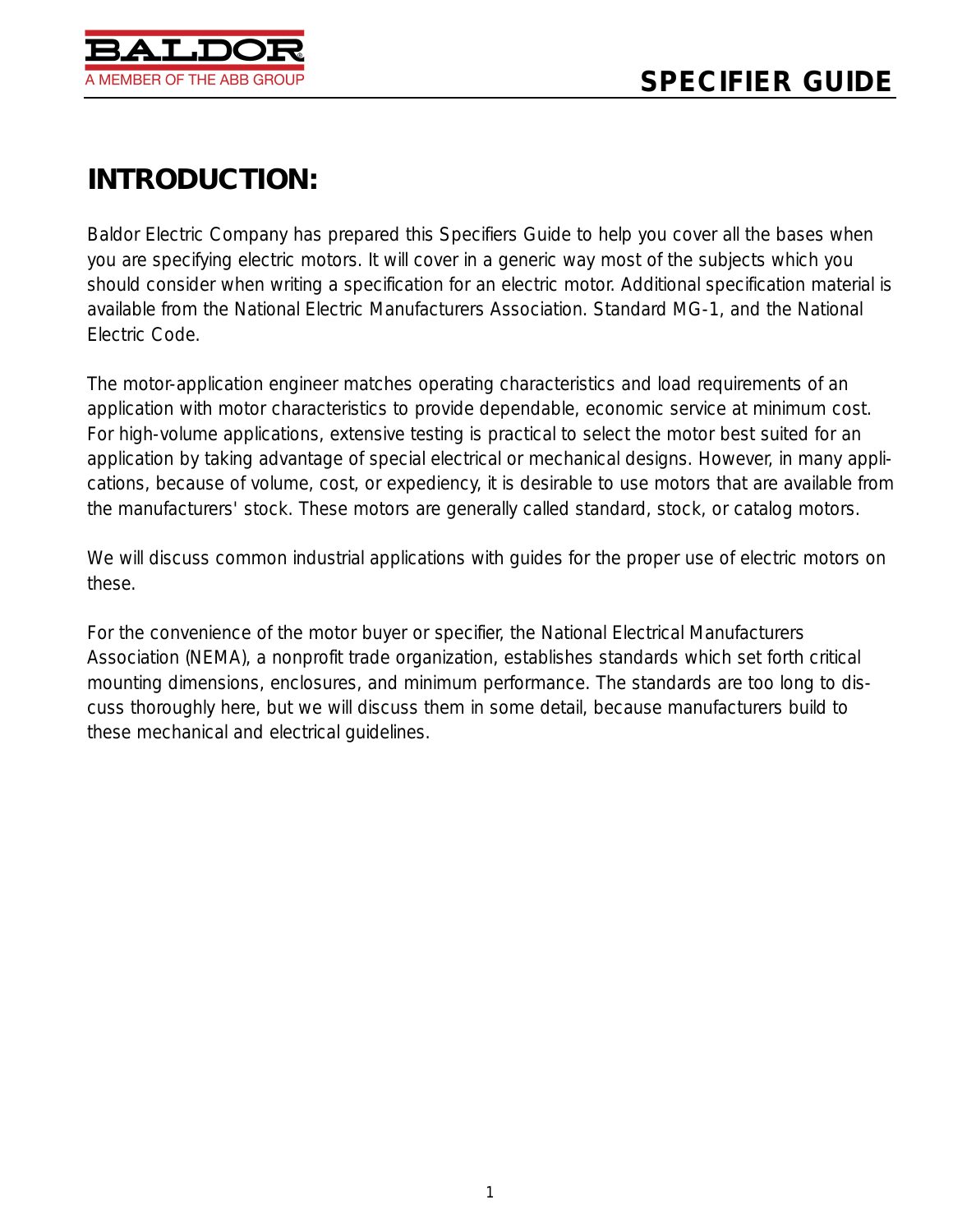

# **TABLE OF CONTENTS**

| Appendix A |  |
|------------|--|
|            |  |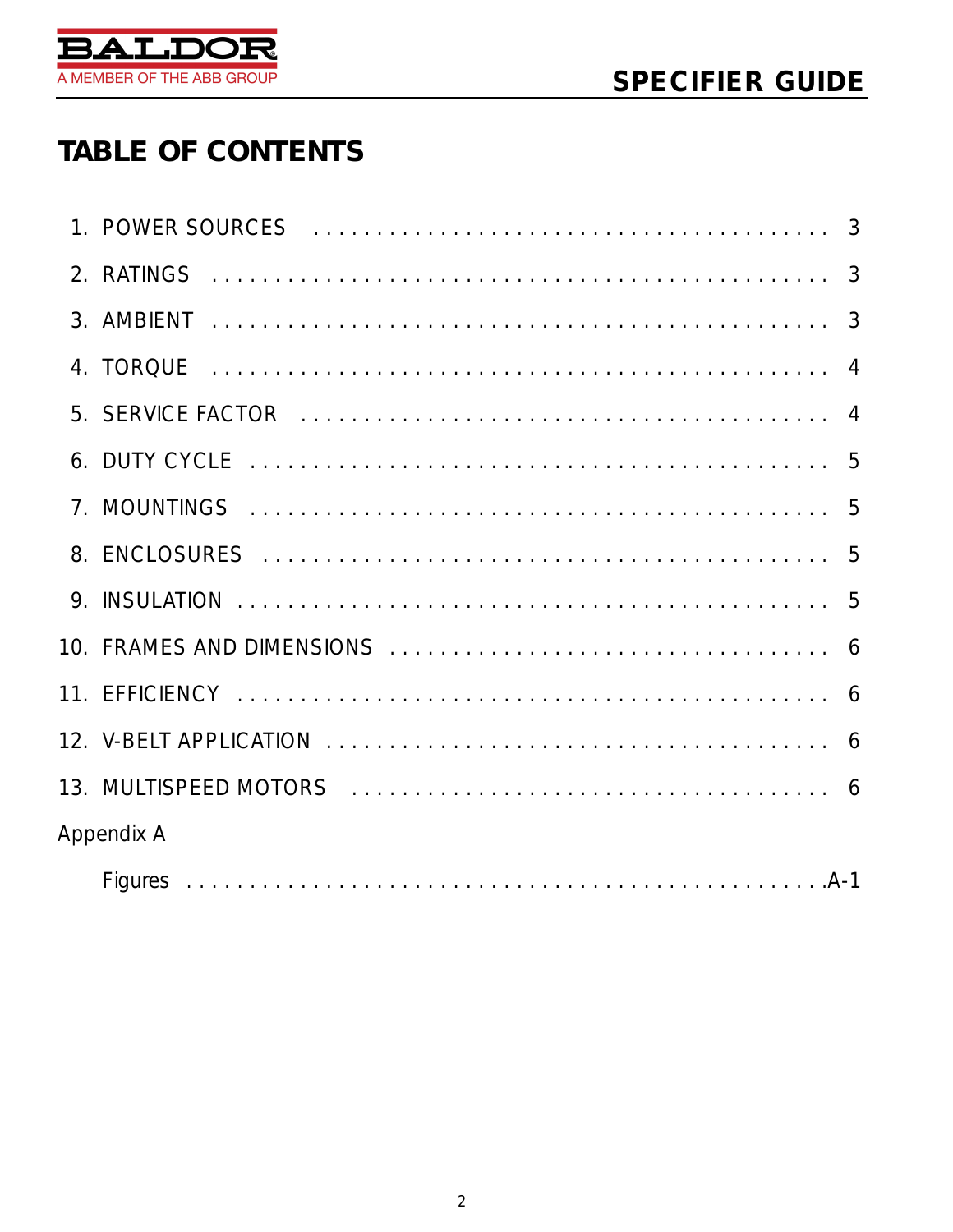

### **1. POWER SOURCES:**

The common power source in the United States is alternating current, 60 hertz.

The power supply may be either single phase or three phase. Generally speaking, single phase is used on electric motors that are less than 1 horsepower. Motors 1 horsepower and larger should be supplied with three phase power if it is available.

Generally available power supply voltages for single phase are 120 volt and 240 volt. 120 volts is generally used on motors no larger than 1/3 horsepower. Three phase voltages generally available are 208 volt, 240 volt, 480 volt and 600 volt. Since there is a voltage drop between the power source and the electric motor, the single phase motors are rated either 115 volt or 230 volt. Three phase motors are rated 200 volt, 230 volt, 460 volt and 575 volt.

Since it is rather easy to build a motor suitable for use on two voltages as long as they are in the ratio of 2-to-1, it is common to specify single phase motors 115/230 volt. It is also common to specify three phase motors 230/460 volt. Occasionally three phase motors are designated 200- 230/460 volt. This means that the motor can be operated on 200 volts when it is connected for 230 volts. When the 230 volt motors operated on 200 volts, there is always a sacrifice in torque capability and usually a sacrifice in overload capability.

#### **2. RATINGS:**

Motors are rated in horsepower and RPM. The application always determines the horsepower load requirement. The RPM is determined by the load and the drive system which is used to connect the motor to the load. In addition to the horsepower and RPM, consideration should also be given to duty cycle, torques, ambient temperature and service factor.

Horsepower ratings of motors have been standardized by NEMA. **See Appendix A. Figure 1**, which is an excerpt from the NEMA Standards, lists the horsepower ratings available.

The most commonly used motors are squirrel cage induction motors. The synchronous speed of a motor is determined by the power supply and the number of poles built into the structure of the winding. With a 60 cycle power supply the synchronous speeds available are 3600 RPM, 1800 RPM, 1200 RPM and 900 RPM. Induction motors develop their torque by operating at a speed which is slightly less than synchronous speed. Typically they will operate at 3500 RPM, 1750 RPM, 1160 RPM or 875 RPM.

#### **3. AMBIENT:**

The ambient conditions are important in selecting the type of motor. Ambient temperature is the temperature of the air surrounding the motor. Special lubricants and insulation may be necessary for either very high or very low ambient temperature. High moisture, humidity, and/or corrosive environments also must be considered when specifying a motor with specific applications.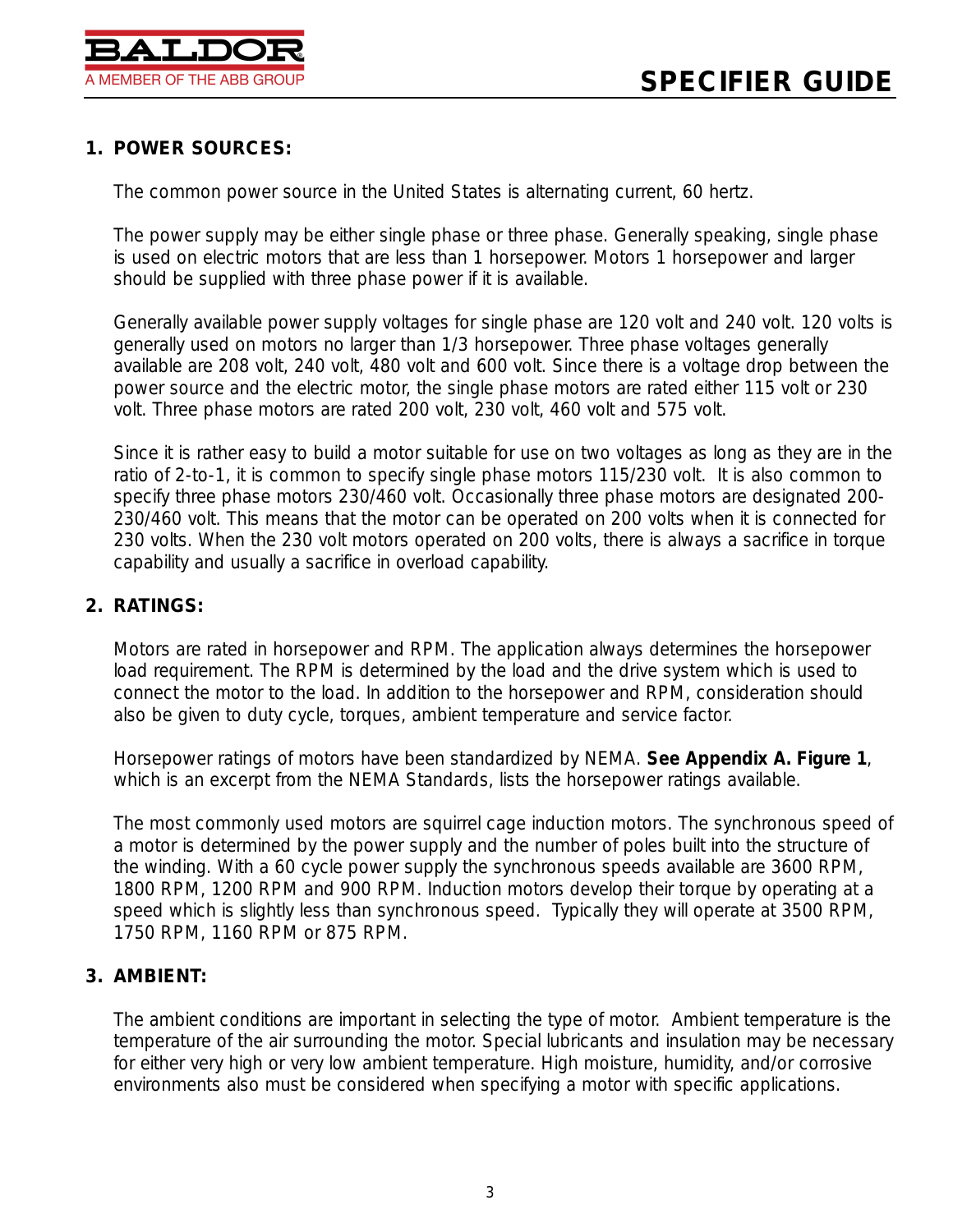Standard motors are designed to operate in an ambient temperature of up to 40 degrees C (104 degrees F) and are supplied with standard high temperature grease . At altitudes greater than 3300 feet, the lower density of the air reduces the motors cooling ability so altitude as well as the ambient temperature must be taken into consideration. Refer to the paragraph dealing with service factors for more information on higher altitude applications.

### **4. TORQUE:**

The turning force which a motor develops is known as torque. The amount of torque necessary to start a load (starting torque) is usually different from the torque required to keep the load moving (full load torque). Loads which have a high breakaway friction or that require extra torque for acceleration, should have a motor specified to have high starting torque.

NEMA specifies design letters to indicate the torque, slip and starting characteristics of three phase induction motors. They are as follows:

Design A motors are similar to Design B motors except that starting currents are not limited for Design A motors by NEMA.

Design B is the general purpose design used for industrial motors. This design has low starting current and normal torques and slip (approximately 3%) which can be used for many types of industrial loads.

Design C motors have high starting torque, low starting current, and also have low slip. This design is good for hard to start loads.

Design D have very high starting torque, high slip, and low starting current. Design D motors are available in 5 to 8% slip and 8 to 13% slip.

**See Appendix A. Figure 2** for application information.

### **5. SERVICE FACTOR:**

The service factor shown on the motor nameplate indicates the amount of continuous overload the motor can be subjected to, under nameplate conditions, without damaging the motor. When the voltage and frequency are at the same values as shown on the motor nameplate, the motor may be overloaded up to the horsepower indicated by multiplying the rated horsepower by the service factor. When operated at service factor load, the motor may have an efficiency, power factor, and speed slightly different from those shown on the nameplate.

Service factor can also be used to determine if a motor can be operated continuously at altitudes higher than 3300 feet satisfactorily. At altitudes greater than 3300 feet, the lower density of air reduces the motor's cooling ability thereby causing the temperature of the motor to be higher. This higher temperature is compensated for by reducing the effective service factor to 1.0 on motors nameplated with a 1.15 service factor or greater. If the motor is operated outdoors at higher altitudes. it's sometimes possible to use full horsepower and full service factor since ambient temperatures are usually lower at those altitudes.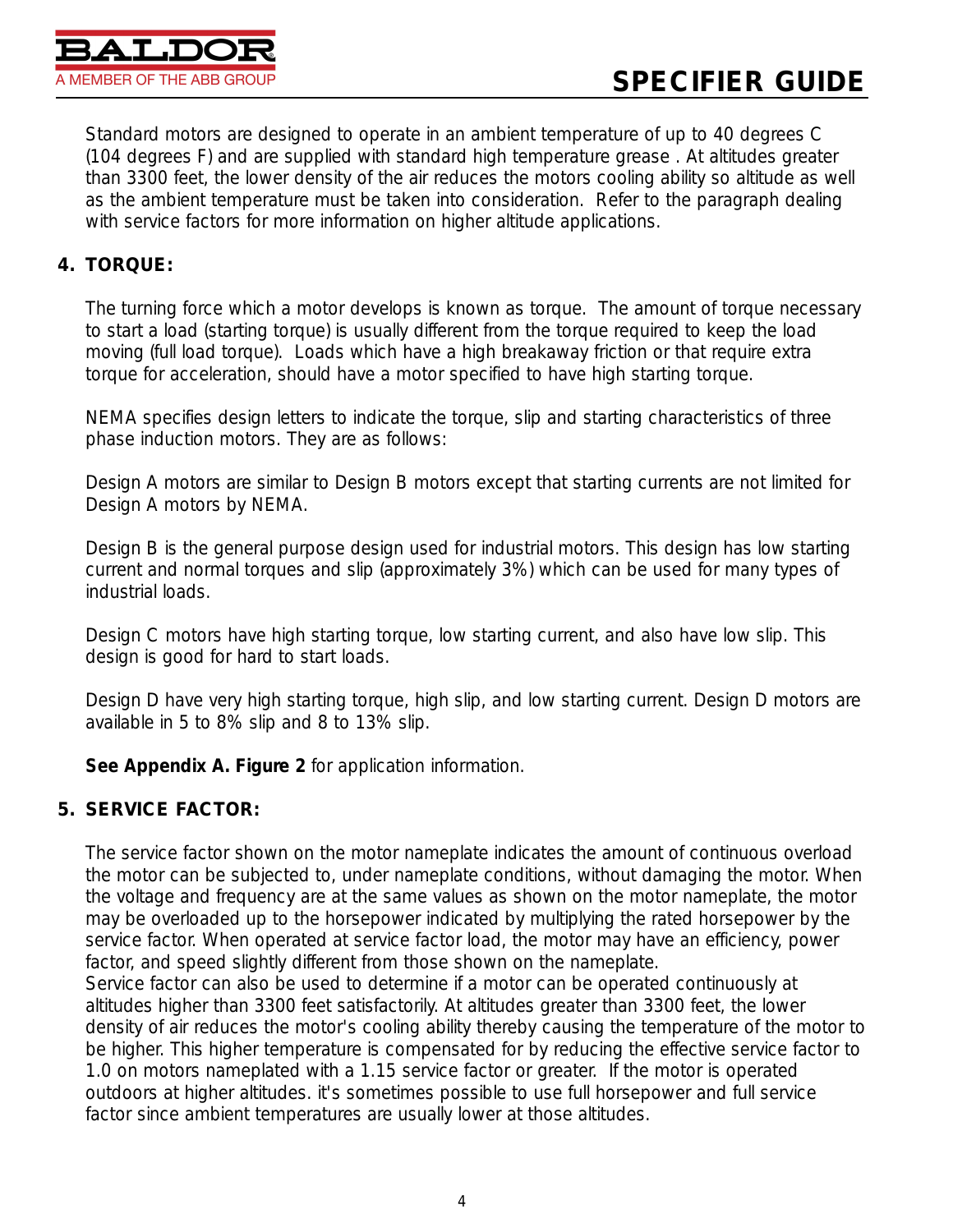

### **6. DUTY CYCLE:**

A motor should be rated continuous duty if it operates at full load for 60 minutes or more in any 24 hour period. If the motor operates less than 60 minutes, it may be given an intermittent duty rating or a short time rating. In either case, the time designated is that time which will elapse before the motor reaches full operating temperature.

#### **7. MOUNTINGS:**

The most popular motor-mounting style for industry is rigid base. This basic mounting is readily available in all frame sizes and enclosures. It is adaptable to direct-connected loads and to belt or chain driven loads, The most common industrial motor will be arranged with the output shaft, base and conduit box located as in **See Appendix A. Figure 4** and **See Appendix A. Figure 5**. This is called the F-1 mounting position. Other mounting configurations can be found in NEMA publication MGI-4.03.

Other popular mountings for NEMA rated motors are resilient mount, C-face mount and D-flange mount.

Resilient mounted motors are normally used on fan applications or where vibration isolation is desirable. They are generally available up through 2 horsepower.

C-face motors are designed to have something mounted to them such as a gearbox or a pump. C-face motors have a pilot concentric with the shaft and have threaded holes in the face. See **See Appendix A. Figure 7**.

D flange motors are designed to be mounted to something else. They have a pilot concentric with the shaft and clearance holes in the flange. Refer to **See Appendix A. Figure 9**.

#### **8. ENCLOSURES:**

The two most common types of enclosures for electric motors are open drip proof (ODP) and totally enclosed fan cooled (TEFC). The open drip proof motor allows a free exchange of air from the surroundings to the inside of the motor. **See Appendix A. Figure 5**. The totally enclosed fan cooled motor (**See Appendix A. Figure 4**) limits exchange of ambient air to the inside of the motor, thus keeping dirt and water out of the motor. Other types are totally enclosed nonventilated, totally enclosed air over, and explosion proof. Selection is determined by the environment.

#### **9. INSULATION:**

The common insulation classes used in electric motors at the present time are Class B, Class F and Class H. The present frame size assignments are based on Class B insulation. It is the predominant class of insulation used in motor manufacturing today. Based on a 40 degrees C ambient temperature, the Class B insulation is suitable for 80 degrees C rise by resistance. Class F insulation is suitable for 105 degrees C rise by resistance. Class H insulation is suitable for 125 degrees C rise by resistance. Use of Class F insulation or Class H insulation can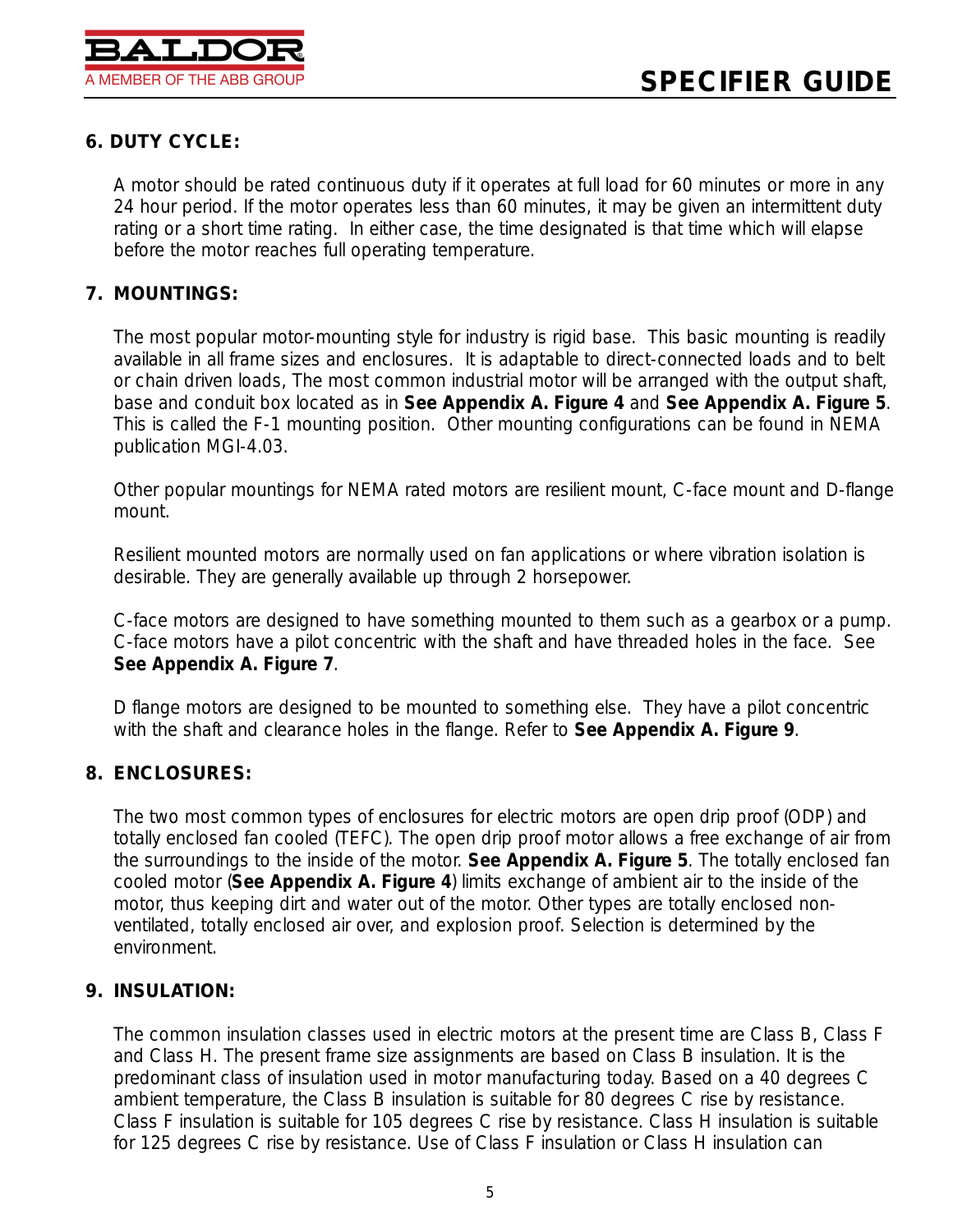

increase the service factor or the ability to withstand high ambient temperature conditions.

#### **10. FRAMES AND DIMENSIONS:**

Standard frame size assignments based on horsepower and speed are shown in **See Appendix A. Figure 1**. Standardized frame sizes throughout the industry result in common dimensions for shaft diameter. shaft height, shaft length, bolt hole spacing and location.

In addition to standard foot mount dimensions, there are standardized dimensions for C-face, D-flange, P base, JM and JP pump mounts and west coast pump mounts.

#### **11. EFFICIENCY:**

The efficiency of an electric motor is the usable horsepower that you get out of the motor as a percent of the power that goes into the motor. Unused energy is converted to heat in the motor. The user pays for the energy that goes into the motor but only gets benefit from the output of the motor. The difference, the losses, are consumed and paid for with no benefit received

Energy efficiency is always important since the losses are paid for whenever the motor is running. Energy efficiency is particularly important if power costs are high or if the motor operates for long periods of time. Smaller motors are generally less efficient than larger motors. Motors operated at less than half load are usually inefficient.

The **See Appendix A. Figure 3** will allow you to make an easy determination of whether or not the higher cost for a premium efficiency motor can be quickly recovered.

#### **12. V-BELT APPLICATION:**

Other than direct coupling, v-belt drives are the most common and easiest way of connecting a motor to the load. Standard bearings in the electric motor will handle the radial load imposed by a v-belt drive provided the v-belt drive is designed in accordance with **See Appendix A. Figure 6**.

#### **13. MULTISPEED MOTORS:**

Multispeed motors are motors that are reconnectable so that they can be operated at more than one speed.

Multispeed motors can be either single winding or two winding. The single winding motors are reconnectable in such a way that they can provide two speeds that are in the ratio of 2-to-1. Two winding motors have two separate windings that can be wound for any number of poles so that speed ratios other than 2-to-1 can be obtained. Ratios greater than 4-to-1 are usually impractical due to the size and weight of the motor.

Single phase multispeed motors that operate with a centrifugal switch are usually impractical.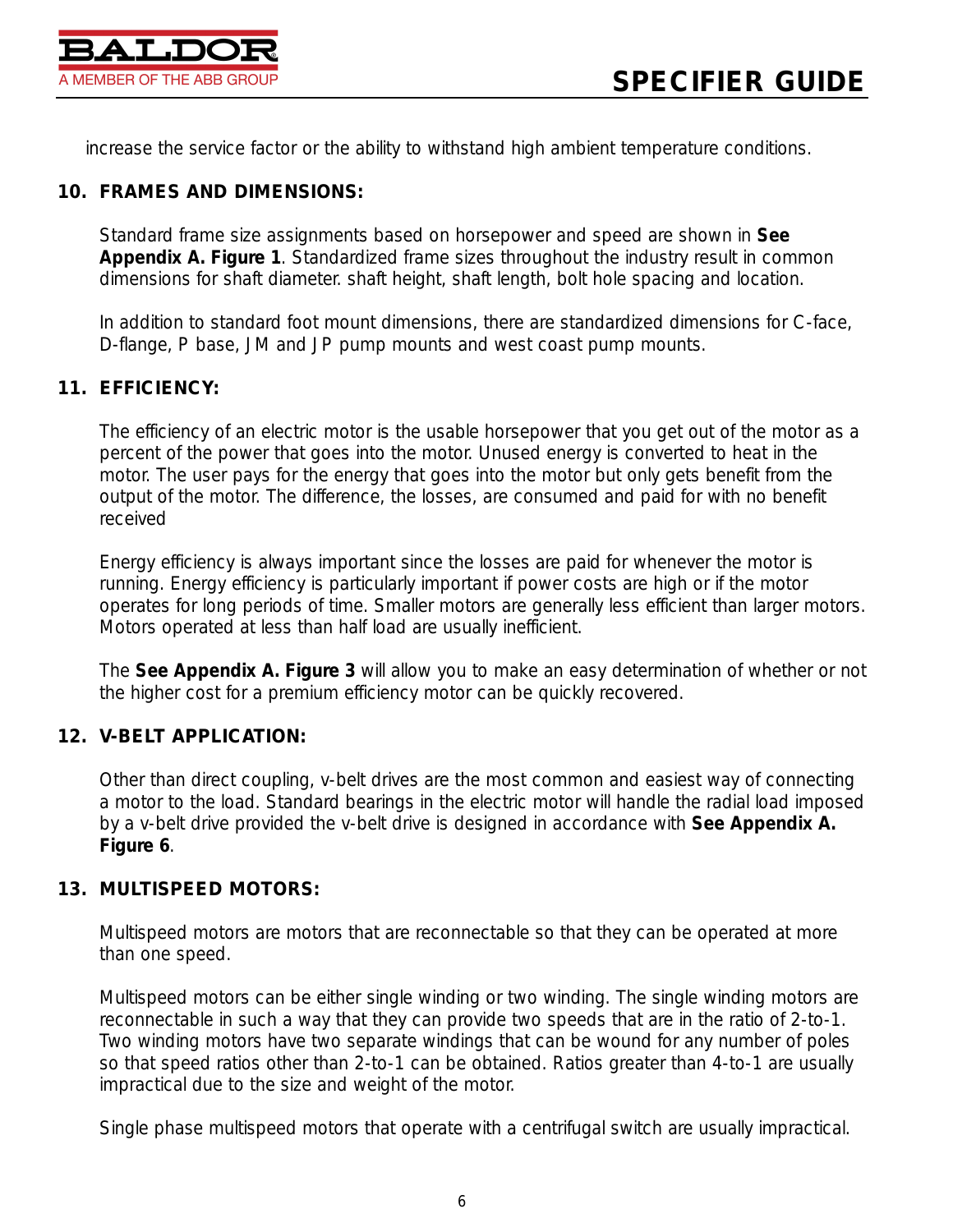

Power output of multispeed motors can be proportioned for each different speed. These motors are designed with output horsepower capacity in accordance with one of the following load characteristics.

Variable-torque motors have a speed torque characteristic that varies as the square of the speed. For example, an 1800/900 RPM motor that develops 10 HP at 1800 RPM produces 2.5 HP at 900 RPM. Since some loads such as centrifugal pumps, fans, and blowers have a torque requirement that varies as the square of the speed, this motor design is adequate for them.

Constant-torque motors can develop the same torque at each speed, thus power output varies directly with speed. For example, a two speed motor rate at 10 HP at 1800 RPM would produce 5 HP at 900 RPM. These motors are used in applications with constant torque requirements such as mixers, conveyors, and positive displacement compressors.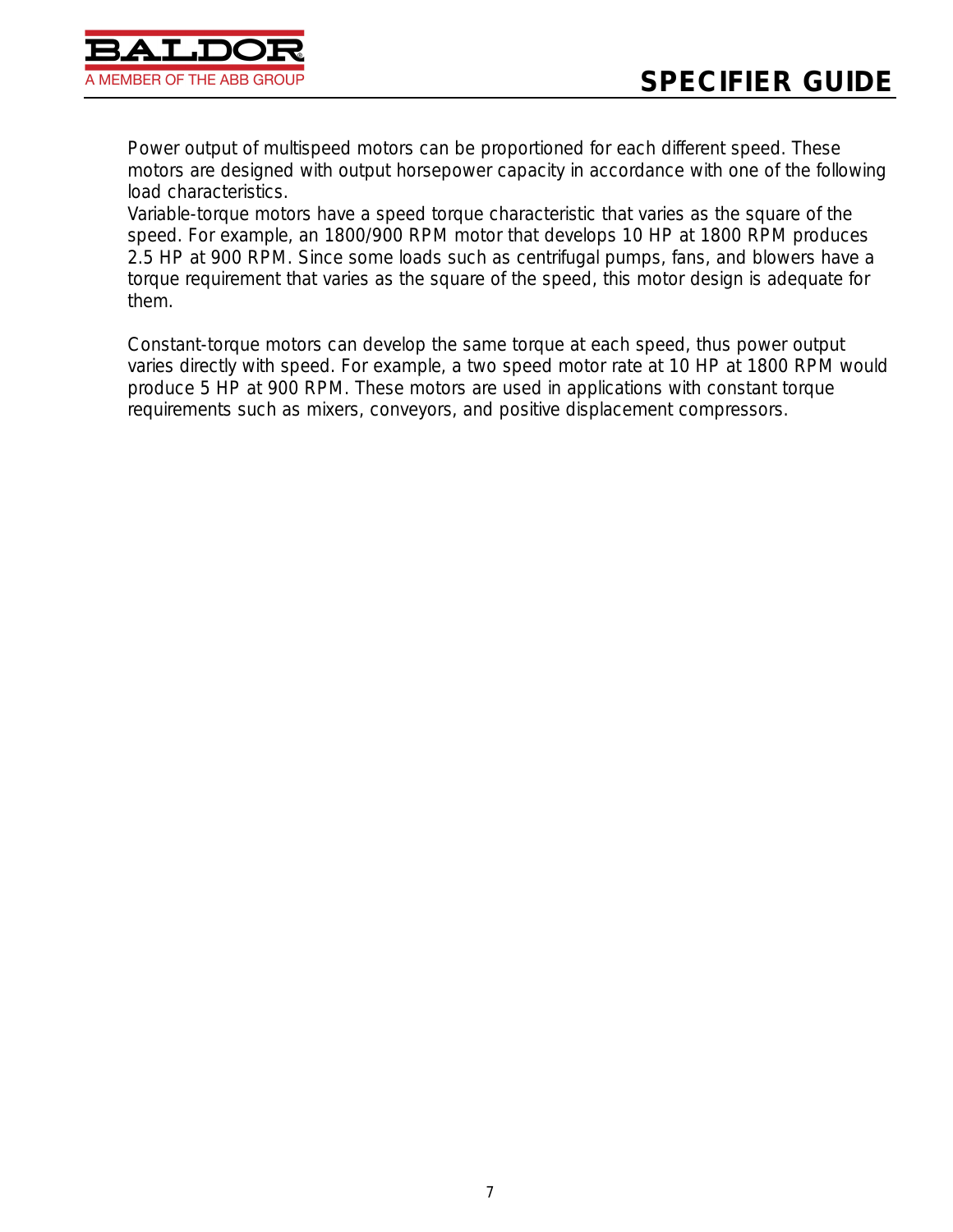

### **Figure 1: TOTALLY ENCLOSED, FAN-COOLED MOTORS**

|  |  |  |  |  | T Frames, Design B, 1.15 Service Factor, 60 Cycles, Class B Insulation |
|--|--|--|--|--|------------------------------------------------------------------------|
|--|--|--|--|--|------------------------------------------------------------------------|

|        | Speed, RPM |        |      |      |  |  |
|--------|------------|--------|------|------|--|--|
| Hp     | 3600       | 1800   | 1200 | 900  |  |  |
| .50    |            |        |      | 143T |  |  |
| .75    |            |        | 143T | 145T |  |  |
| 1.00   |            | 143T   | 145T | 182T |  |  |
| 1.50   | 143T       | 145T   | 182T | 184T |  |  |
| 2.00   | 145T       | 145T   | 184T | 213T |  |  |
| 3.00   | 145T       | 182T   | 213T | 215T |  |  |
| 5.00   | 182T       | 184T   | 215T | 254T |  |  |
| 7.50   | 184T       | 213T   | 254T | 256T |  |  |
| 10.00  | 213T       | 215T   | 256T | 284T |  |  |
| 15.00  | 215T       | 254T   | 284T | 286T |  |  |
| 20.00  | 254T       | 256T   | 286T | 324T |  |  |
| 25.00  | 256T       | 284T   | 324T | 326T |  |  |
| 30.00  | 284TS      | 286T   | 326T | 364T |  |  |
| 40.00  | 286TS      | 324T   | 364T | 325T |  |  |
| 50.00  | 324TS      | 326T   | 365T | 404T |  |  |
| 60.00  | 326TS      | 364TS* | 404T | 405T |  |  |
| 75.00  | 364TS      | 365TS* | 405T | 444T |  |  |
| 100.00 | 365TS      | 404TS* | 444T |      |  |  |
| 125.00 | 404TS      | 405TS* | 445T |      |  |  |
| 150.00 | 405TS      | 444TS* |      |      |  |  |
| 200.00 | 444TS      | 444TS* |      |      |  |  |
| 250.00 | 445TS      |        |      |      |  |  |

#### **DRIP-PROOF MOTORS**

| T Frames, Design B, 1.0 Service Factor |  |  |  |  |  |  |  |
|----------------------------------------|--|--|--|--|--|--|--|
|----------------------------------------|--|--|--|--|--|--|--|

|        | Speed, RPM |        |      |      |  |  |  |
|--------|------------|--------|------|------|--|--|--|
| Hp     | 3600       | 1800   | 1200 | 900  |  |  |  |
| .50    |            |        |      | 143T |  |  |  |
| .75    |            |        | 143T | 145T |  |  |  |
| 1.00   |            | 143T   | 145T | 182T |  |  |  |
| 1.50   | 143T       | 145T   | 182T | 184T |  |  |  |
| 2.00   | 145T       | 145T   | 184T | 213T |  |  |  |
| 3.00   | 182T       | 182T   | 213T | 215T |  |  |  |
| 5.00   | 184T       | 184T   | 215T | 254T |  |  |  |
| 7.50   | 213T       | 213T   | 254T | 256T |  |  |  |
| 10.00  | 215T       | 215T   | 256T | 284T |  |  |  |
| 15.00  | 254T       | 254T   | 284T | 286T |  |  |  |
| 20.00  | 256T       | 256T   | 286T | 324T |  |  |  |
| 25.00  | 284TS      | 284T   | 324T | 326T |  |  |  |
| 30.00  | 286TS      | 286T   | 326T | 364T |  |  |  |
| 40.00  | 324TS      | 324T   | 364T | 325T |  |  |  |
| 50.00  | 326TS      | 326T   | 365T | 404T |  |  |  |
| 60.00  | 364TS      | 364TS* | 404T | 405T |  |  |  |
| 75.00  | 365TS      | 365TS* | 405T | 444T |  |  |  |
| 100.00 | 405TS      | 404TS* | 444T |      |  |  |  |
| 125.00 | 444TS      | 444TS* | 445T |      |  |  |  |
| 150.00 | 445TS      | 445TS* |      |      |  |  |  |

\*When motors are to be used with V-belt or chain drives, the correct frame size is the frame size shown, but with the suffix letter "S" omitted.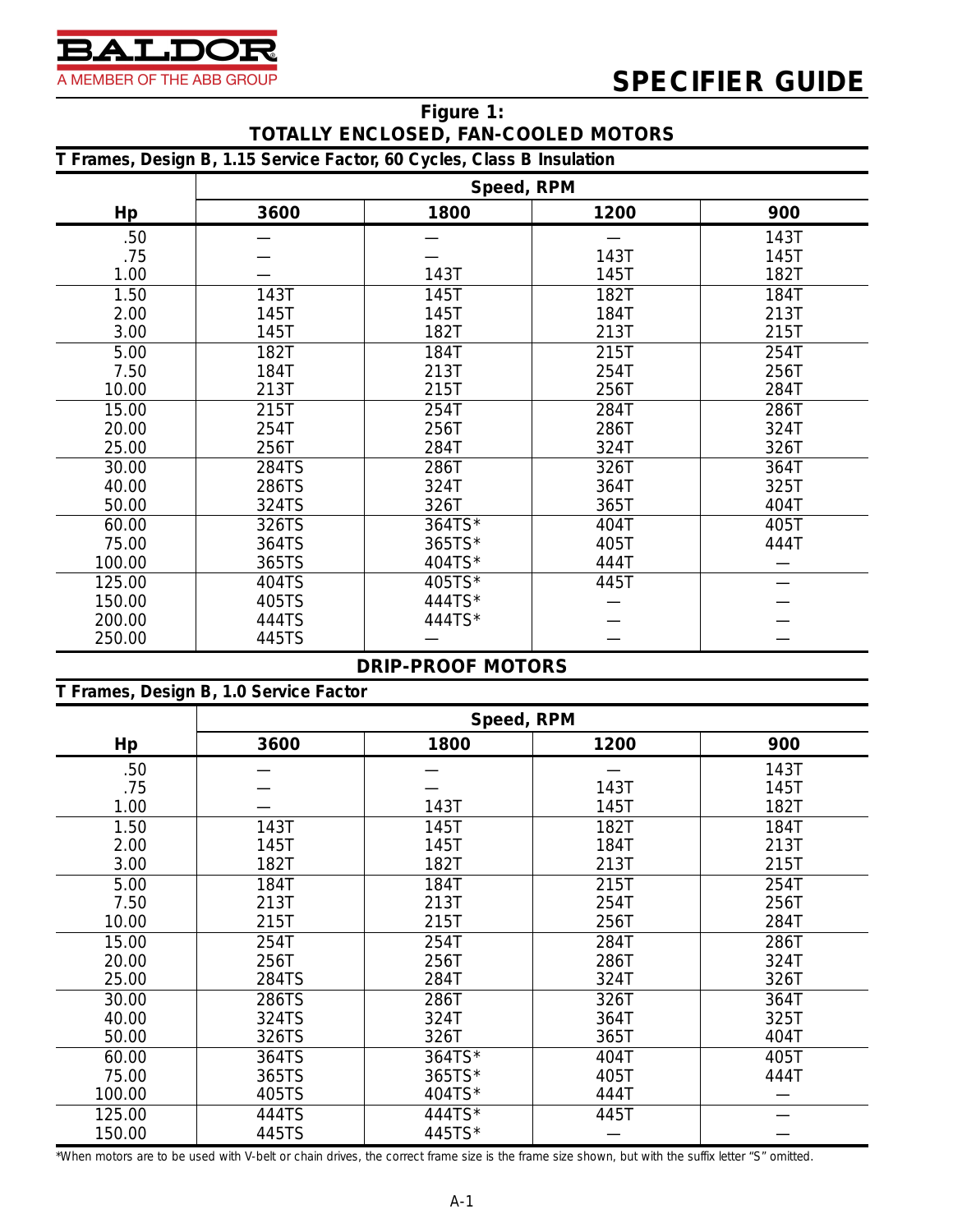

#### **Figure 2: CHARACTERISTICS AND APPLICATIONS OF POLYPHASE INDUCTION MOTORS**

Design A motor performance characteristics are similar to those for Design B motors except that the starting current is higher than the values shown in the Table.

| <b>Classification</b>                                                   | <b>Starting</b><br>Torque | Breakdown<br>Torque<br>(% Rated Load Torque) | <b>Starting</b><br>Current<br>(% Rated<br>Load Current) | <b>Slip</b> | <b>Typical Applications</b>                                                                                                                                               | <b>Relative</b><br><b>Efficiency</b> |
|-------------------------------------------------------------------------|---------------------------|----------------------------------------------|---------------------------------------------------------|-------------|---------------------------------------------------------------------------------------------------------------------------------------------------------------------------|--------------------------------------|
| Design B<br>Normal starting<br>torque and<br>normal starting<br>current | 120-250                   | 200-270                                      | 600-700                                                 | $1.5 - 3%$  | Fans, blowers, centrifugal pumps and<br>and compressors, motor-generator<br>sets, etc., where starting torque<br>requirements are relatively low                          | High                                 |
| Design C<br>High starting<br>torque and<br>normal starting<br>current   | 200-250                   | 190-225                                      | 600-700                                                 | $1.5 - 3%$  | Conveyors, crushers, stirring machines,<br>machines, agitators, reciprocating<br>pumps and compressors, etc., where<br>starting under load is required                    | High                                 |
| Design D<br>High starting<br>torque and<br>high slip                    | 275                       | 275                                          | 600-700                                                 | 5-8%        | High peak loads with or without fly<br>wheels such as punch presses,<br>shears, elevators, extractors, winches,<br>hoists, oil-well pumping and<br>wire-drawing machines. | Medium                               |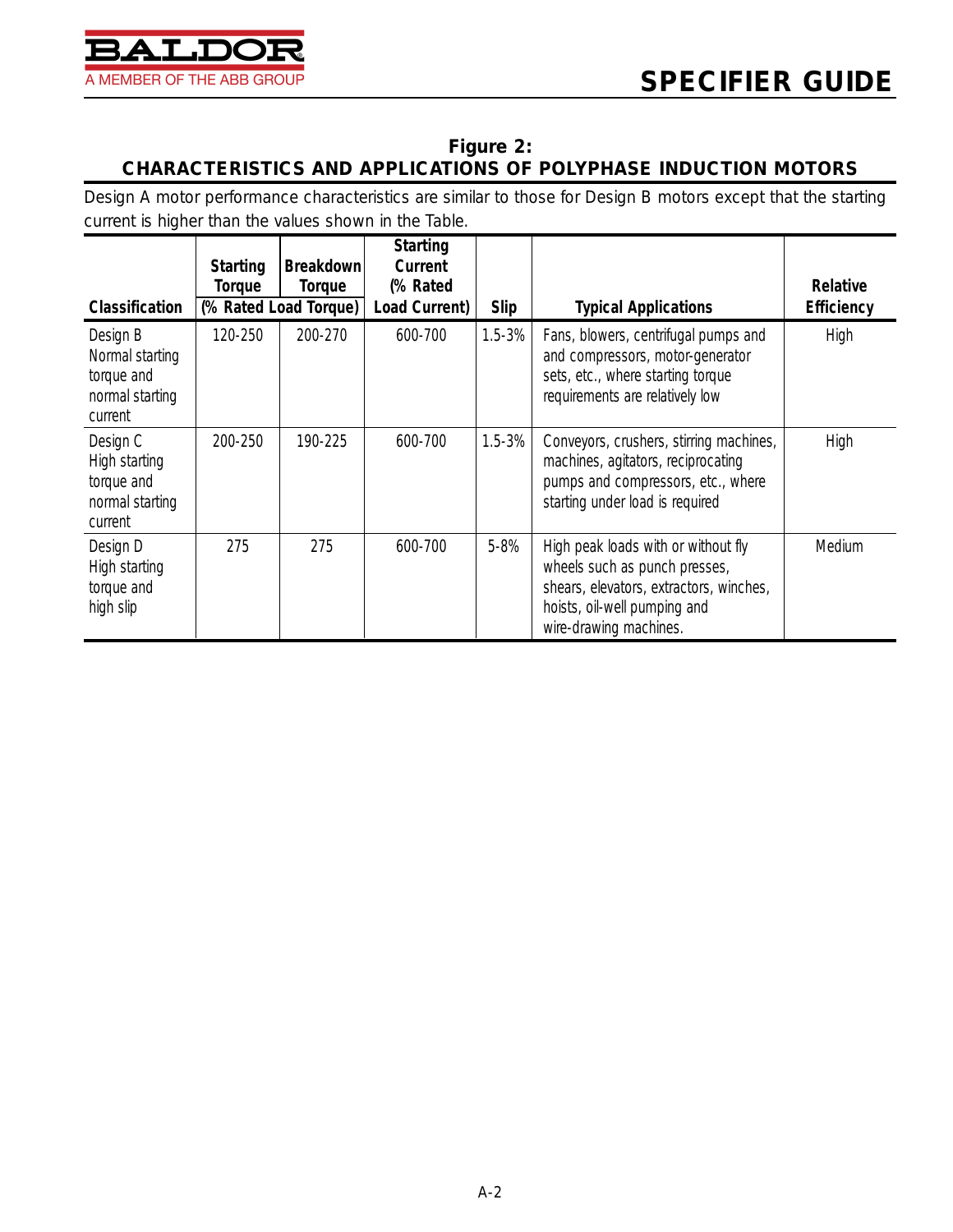**SPECIFIER GUIDE**



### Figure 3: **MOTOR SELECTION CHART**

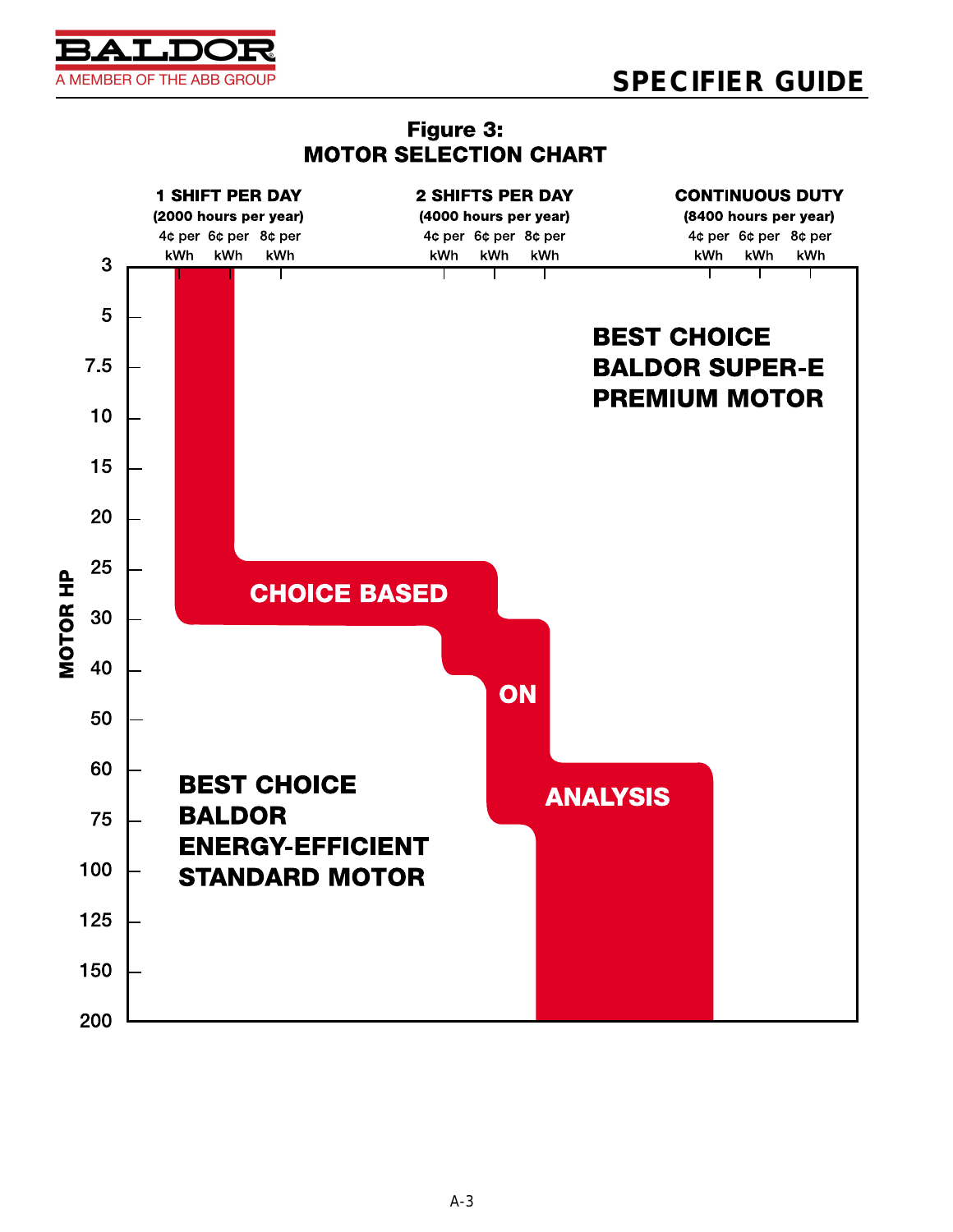

**Figure 4:**

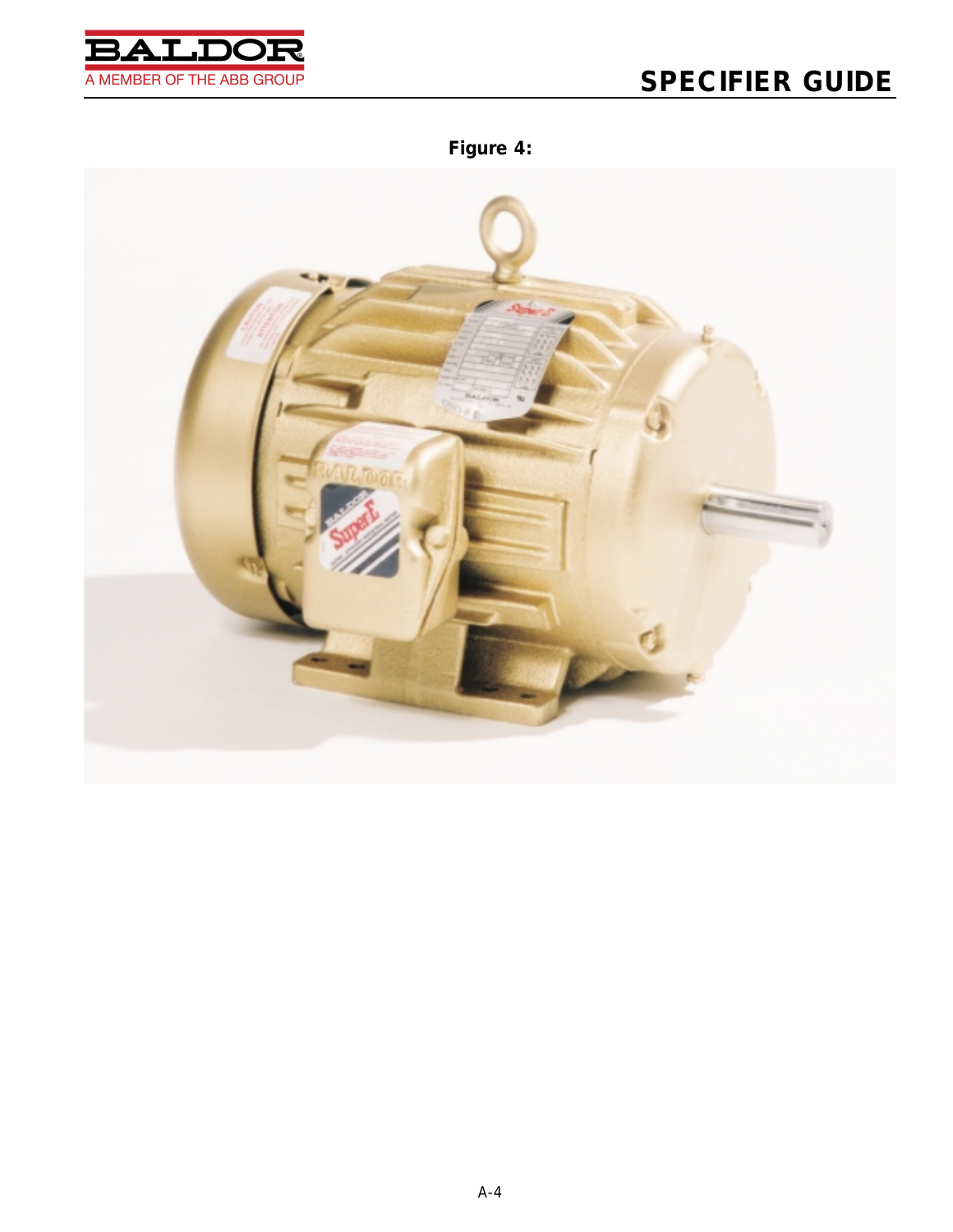

**Figure 5:**

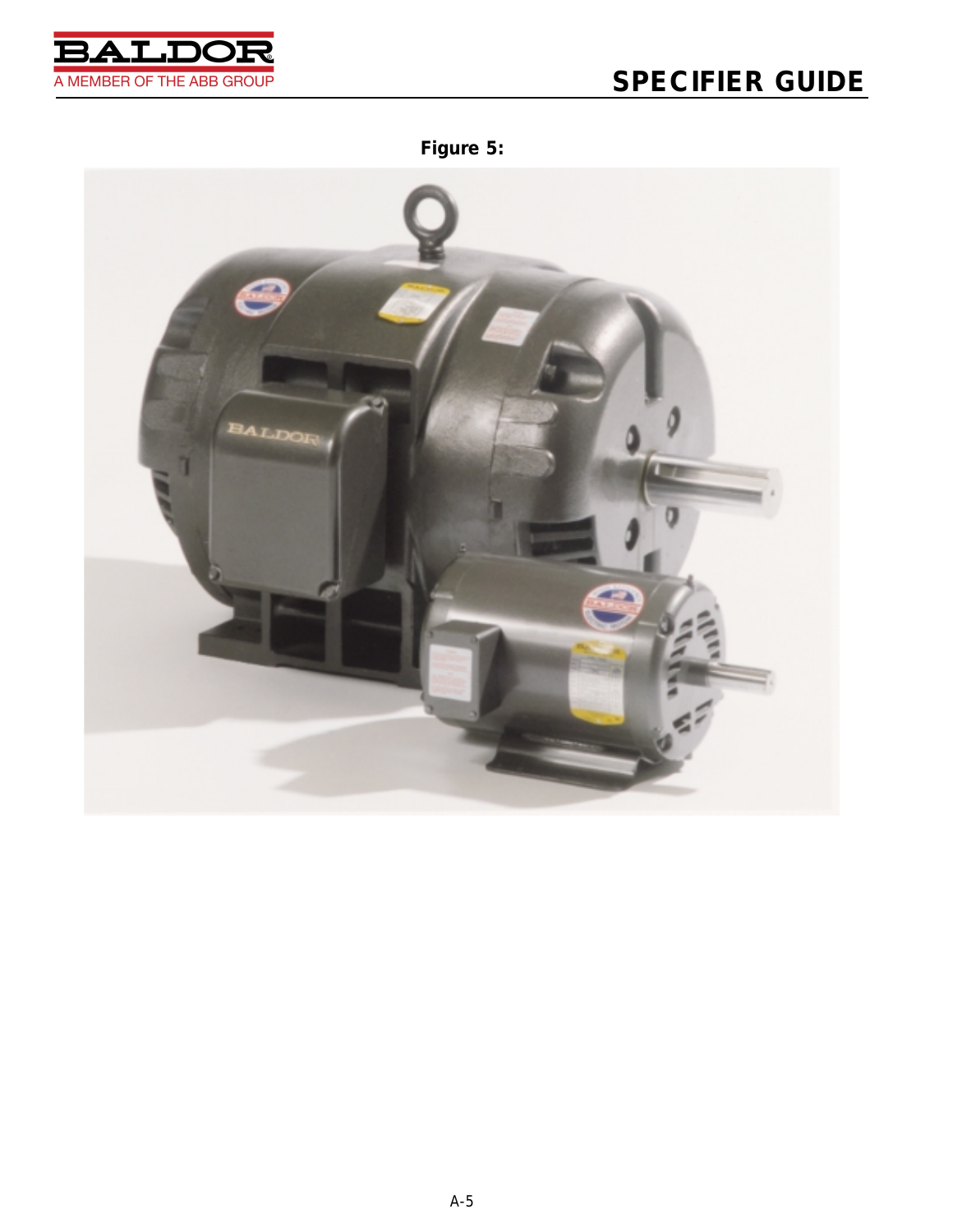

| Figure 6:                                      |
|------------------------------------------------|
| INTEGRAL HORSEPOWER MOTORS/POLYPHASE INDUCTION |

|  | T Frames, V-Belt Sheave |  |  |
|--|-------------------------|--|--|
|--|-------------------------|--|--|

|       |                |                          |                                                |                |                              | Conventional<br>A, B, C, D & E |                         | <b>Narrow</b><br>3V, 5V & 8V               |
|-------|----------------|--------------------------|------------------------------------------------|----------------|------------------------------|--------------------------------|-------------------------|--------------------------------------------|
| Frame |                |                          | Horsepower at<br><b>Synchronous Speed, RPM</b> |                | Min.<br><b>Pitch</b><br>Dia. | *See<br>Note 1<br>Max.         | Min.<br>Outside<br>Dia. | $\overline{\text{}}$ see<br>Note 2<br>Max. |
| No.   | 3600           | 1800                     | 1200                                           | 900            | <b>Inches</b>                | <b>Width</b>                   | <b>Inches</b>           | Width                                      |
| 143T  | 1.5            | 1                        | .75                                            | $.5\,$         | 2.2                          |                                | 2.2                     |                                            |
| 145T  | $2 - 3$        | $1.5 - 2$                | $\mathbf{1}$                                   | 375            | 2.4                          |                                | 2.4                     |                                            |
| 182T  | $\overline{3}$ | $\mathfrak{Z}$           | 1.5                                            | $\mathbf{1}$   | 2.4                          |                                | 2.4                     |                                            |
| 182T  | 5              |                          |                                                |                | 2.6                          |                                | 2.6                     |                                            |
| 184T  |                |                          | $\overline{2}$                                 | 1.5            | 2.4                          |                                | 2.4                     |                                            |
| 184T  | 5              |                          |                                                |                | 2.6                          |                                | 2.6                     |                                            |
| 184T  | 7.5            | 5                        |                                                |                | 3.0                          |                                | 3.0                     |                                            |
| 213T  | $7.5 - 10$     | 7.5                      | $\overline{3}$                                 | $\overline{2}$ | 3.0                          | See                            | 3.0                     | See                                        |
| 215T  | 10             |                          | 5                                              | $\overline{3}$ | 3.0                          | <b>Note</b>                    | 3.0                     | <b>Note</b>                                |
| 215T  | 15             | 10                       |                                                |                | 3.8                          | 3                              | 3.8                     | $\overline{4}$                             |
| 254T  | 15             |                          | 7.5                                            | 5              | 3.8                          |                                | 3.8                     |                                            |
| 254T  | 20             | 15                       |                                                |                | 4.4                          |                                | 4.4                     |                                            |
| 256T  | $20 - 25$      |                          | 10                                             | 7.5            | 4.4                          |                                | 4.4                     |                                            |
| 256T  |                | 20                       |                                                |                | 4.6                          |                                | 4.4                     |                                            |
| 284T  |                | $\overline{\phantom{0}}$ | $\overline{15}$                                | 10             | 4.6                          |                                | 4.4                     |                                            |
| 284T  |                | 25                       |                                                |                | 5.0                          |                                | 4.4                     |                                            |
| 286T  |                | 30                       | 20                                             | 15             | 5.4                          |                                | 5.2                     |                                            |
| 324T  |                | 40                       | 25                                             | 20             | 6.0                          |                                | 6.0                     |                                            |
| 326T  |                | 50                       | 30                                             | 25             | 6.8                          |                                | 6.8                     |                                            |
| 364T  |                |                          | 40                                             | 30             | 6.8                          |                                | 6.8                     |                                            |
| 364T  |                | 60                       |                                                |                | 7.4                          |                                | 7.4                     |                                            |
| 365T  |                |                          | 50                                             | 40             | 8.2                          |                                | 8.2                     |                                            |
| 365T  |                | 75                       |                                                |                | 9.0                          |                                | 8.6                     |                                            |
| 404T  |                | $\equiv$                 | 60                                             | $\equiv$       | 9.0                          |                                | 8.0                     |                                            |
| 404T  |                |                          |                                                | 50             | 9.0                          |                                | 8.4                     |                                            |
| 404T  |                | 100                      |                                                |                | 10.0                         |                                | 8.6                     |                                            |
| 405T  |                |                          | 75                                             | 60             | 10.0                         |                                | 10.0                    |                                            |
| 405T  |                | 100                      |                                                |                | 10.0                         |                                | 8.6                     |                                            |
| 405T  |                | 125                      |                                                |                | 11.5                         |                                | 10.5                    |                                            |
| 444T  |                |                          | 100                                            |                | 11.0                         |                                | 10.0                    |                                            |
| 444T  |                |                          |                                                | 75             | 10.5                         |                                | 9.5                     |                                            |
| 444T  |                | 125                      |                                                |                | 11.0                         |                                | 9.5                     |                                            |
| 444T  |                | 150                      |                                                |                |                              |                                | 10.5                    |                                            |
| 445T  |                |                          | 125                                            |                | 12.5                         |                                | 12.0                    |                                            |
| 445T  |                |                          |                                                | 100            | 12.5                         |                                | 12.0                    |                                            |
| 445T  |                | 150                      |                                                |                |                              |                                | 10.5                    |                                            |
| 445T  |                | 200                      |                                                |                |                              |                                | 13.2                    |                                            |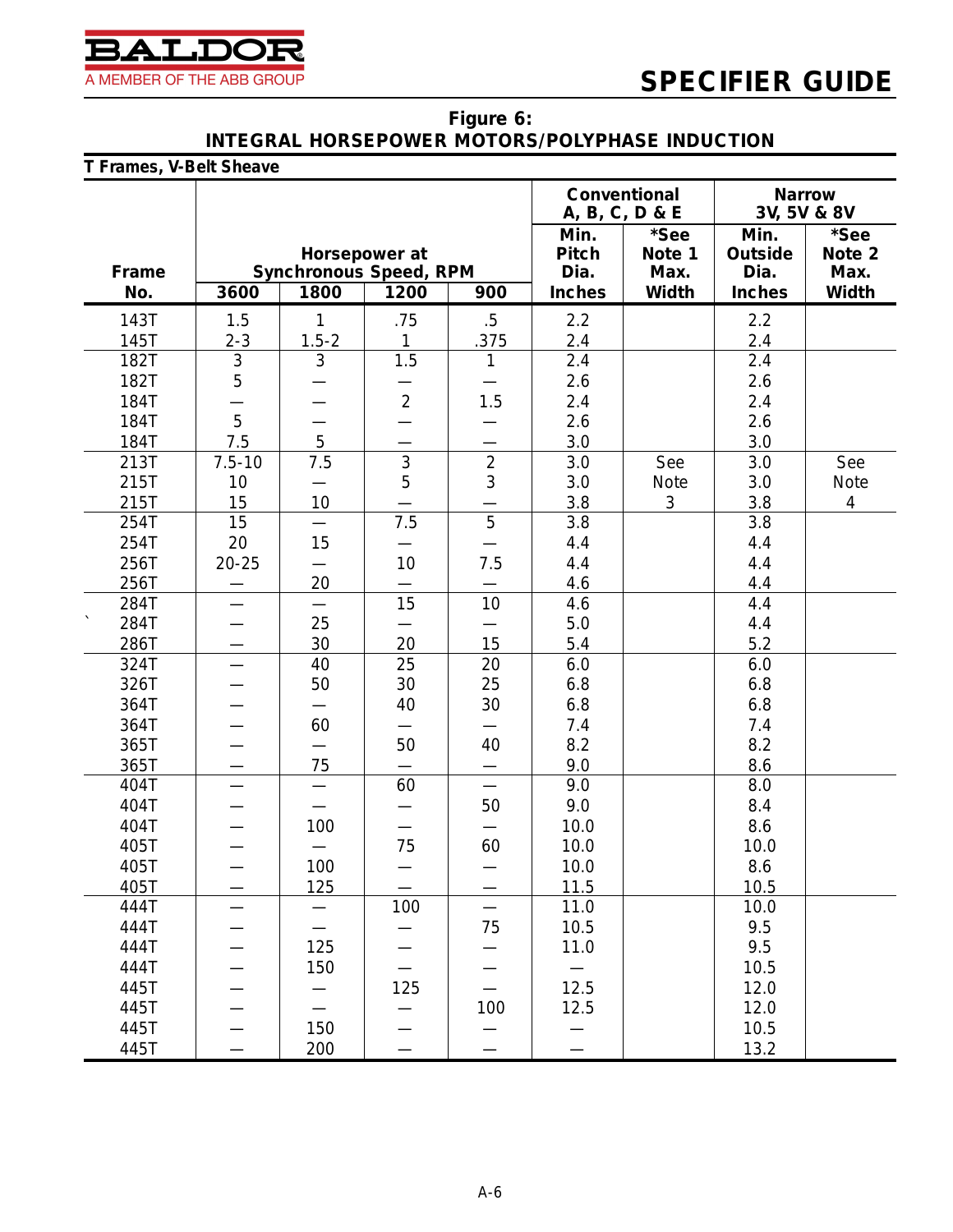

**Figure 7:**

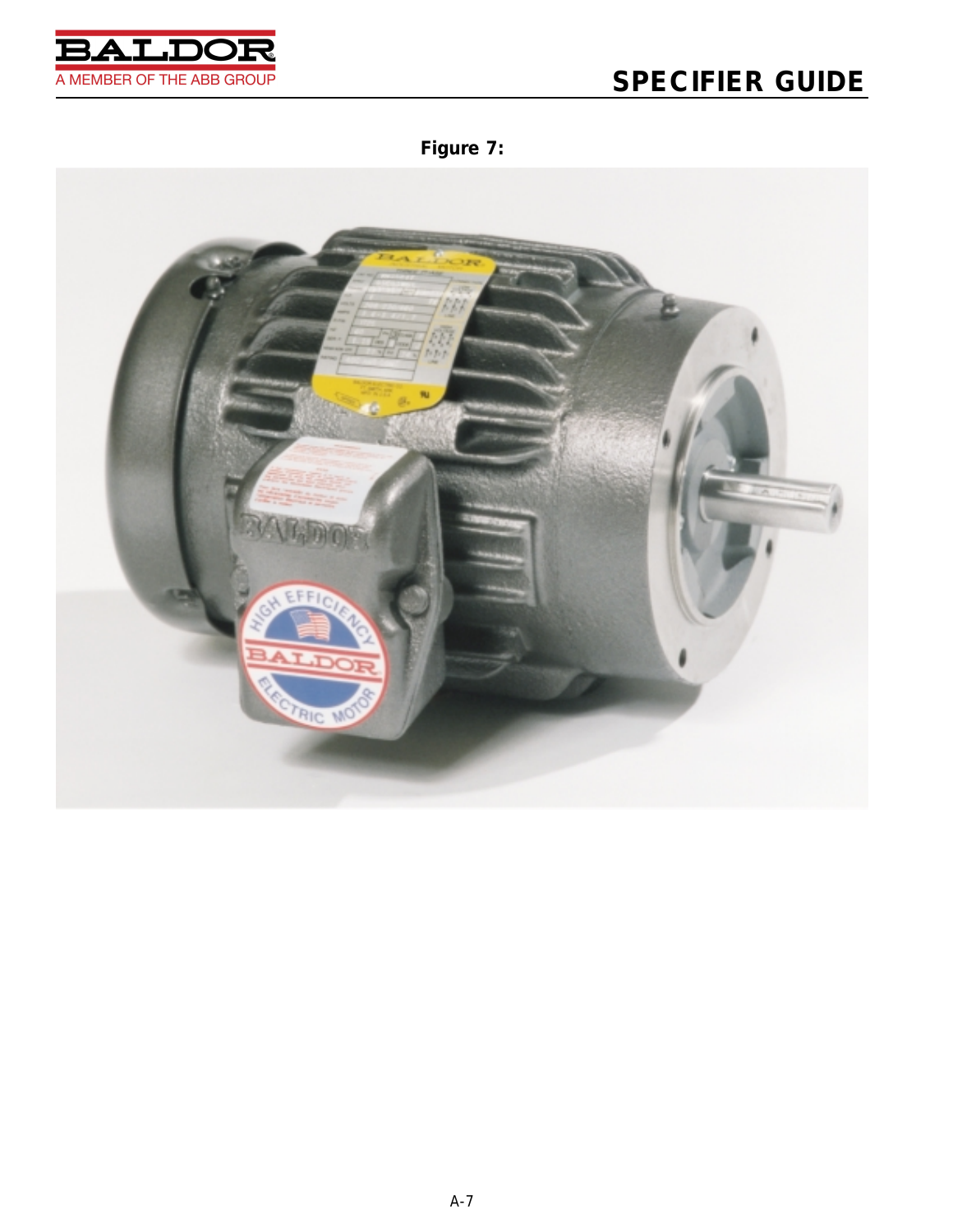

**Figure 8:**

### **CHANGES IN THE PERFORMANCE OF ALTERNATING-CURRENT INDUCTION MOTORS — (Applicable to 2, 4, 6 and 8-pole motors only)**

|                                                                | <b>Change in Design Voltage</b>                                    |                                                                      |  |  |  |  |
|----------------------------------------------------------------|--------------------------------------------------------------------|----------------------------------------------------------------------|--|--|--|--|
| <b>Characteristic</b>                                          | 110%                                                               | 90%                                                                  |  |  |  |  |
| Torque <sup>1</sup><br>Starting and<br>maximum<br>running      | Increase 21%                                                       | Decrease 19%                                                         |  |  |  |  |
| Speed <sup>2</sup><br>Synchronous<br>Full-load<br>Percent Slip | No change<br>Increase 1%<br>Decrease 17%                           | No change<br>Decrease 1.5%<br>Increase 23%                           |  |  |  |  |
| <b>Efficiency</b><br>Full-load<br>$3/4$ -load<br>$1/2$ -load   | Increase 0.5 to 1 point<br>Little change<br>Decrease 1 to 2 points | Decrease 2 points<br>Little change<br>Increase 1 to 2 points         |  |  |  |  |
| <b>Power factor</b><br>Full-load<br>$3/4$ -load<br>$1/2$ -load | Decrease 3 points<br>Decrease 4 points<br>Decrease 5 to 6 points   | Increase 1 point<br>Increase 2 to 3 points<br>Increase 4 to 5 points |  |  |  |  |
| <b>Current</b><br>Starting<br>Full-load                        | Increase 10 to 12%<br>Decrease 7%                                  | Decrease 10 to 12%<br>Increase 11%                                   |  |  |  |  |
| <b>Temperature</b><br><b>Rise</b>                              | Decrease 3' to 4° C                                                | Increase 6 to 7 C                                                    |  |  |  |  |
| <b>Maximum</b><br><b>Overload Capacity</b>                     | Increase 21%                                                       | Decrease 19%                                                         |  |  |  |  |
| <b>Magnetic</b><br><b>Noise</b>                                | Slight increase                                                    | Slight decrease                                                      |  |  |  |  |

<sup>1</sup> The starting and maximum running torque of AC induction motors will vary as the square of the voltage.

<sup>2</sup> The speed of AC induction motors will vary directly with the frequency.